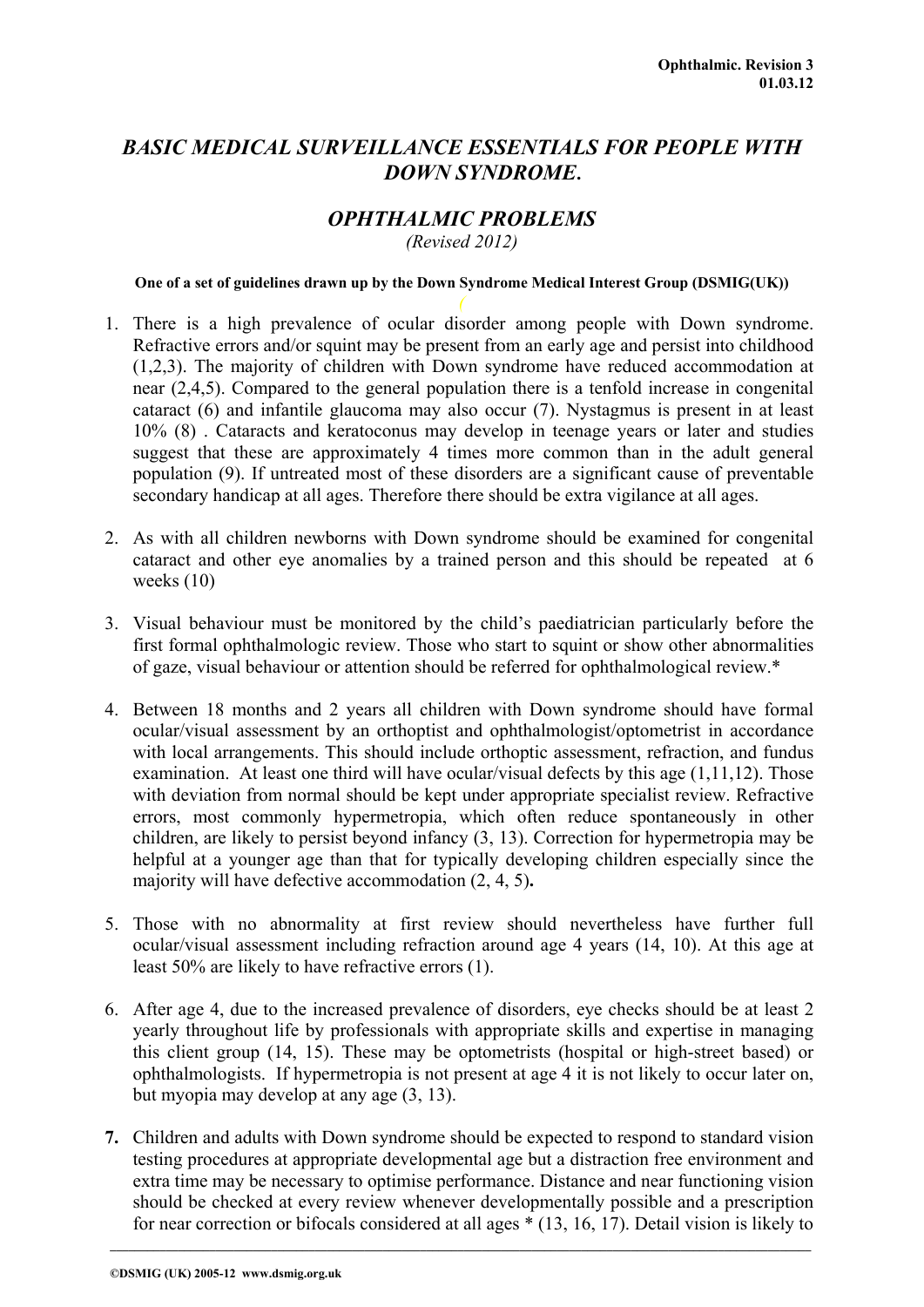remain poorer than expected throughout life even when appropriate spectacles are worn (18,19)

- 8. Many High Street opticians/optometrists give an excellent service particularly for older children, but younger children and those who are difficult to examine in this setting should be seen in a specialist clinic.
- 9. Blepharitis has been reported to occur in up to 30% of children with Down syndrome (8,20) and can be managed in the usual way (21). Nasolacrimal duct obstruction also occurs commonly (20, 22) and may need specialist referral. \*
- 10. In view of the high prevalence of ocular disorders (see item 1) and the communication difficulties encountered in this client group any child or adult with pain, and/or changing vision, and/or red eye should be referred in the normal way.

*\* good practice point* 

## **References**

- 1. *Woodhouse JM, Pakeman VH, Cregg M, Saunders KJ, Parker M, Fraser WI, Sastry P, Lobo S.* (1997). Refractive errors in young children with Down syndrome. Optometry & Vision Science **74** 844-851
- 2. *Haugen OH, Hovding G.* (2001). Strabismus and binocular function in children with Down syndrome: A population-based, longitudinal study. Acta Ophthalmologica Scandinavica. **79** 133- 139
- 3. *Cregg M, Woodhouse JM, Stewart RE, Pakeman VH, Bromham NR, Gunter HL, Trojanowska LD, Parker M, Fraser WI*. (2003). Development of refractive error and strabismus in children with Down syndrome. Investigative Ophthalmology & Visual Science **44** 1023-1030
- 4. *Woodhouse JM, Cregg M, Gunter HL, Sanders DP, Saunders KJ, Pakeman VH, Parker M, Fraser WI, Sastry P.* (2000). The effect of age, size of target and cognitive factors on accommodative responses of children with Down syndrome. Investigative Ophthalmology & Visual Science **41** 2479-2485
- 5. *Cregg M, Woodhouse JM, Pakeman VH, J SK, Gunter HL, Parker M, Fraser WI, Sastry P.* (2001). Accommodation and refractive error in children with Down syndrome: cross sectional and longitudinal studies. Investigative Ophthalmology & Visual Science **42** 55-63
- 6. *Kallen B, Mastroiacovo P, Robert E.* (1996). Major congenital malformations in Down syndrome. American Journal of Medical Genetics. **65** 160-166
- 7. *Traboulsi EI, Levine E, Mets MB, Parelhoff ES, O'Neill JF, Gaasterland DE* (1988) Infantile glaucoma in Down's syndrome (trisomy 21) American Journal of Ophthalmology **105** 389 – 394
- 8. *Pires da Cunha R, Belmiro de Castro Moreira J.* (1996). Ocular findings in Down's Syndrome. American Journal of Ophthalmology **122** 236-244
- 9. *van Schrojenstein Lantman-de Valk HMJ, Haveman MJ, Crebolder HFJM,* (1996) Comorbidity in people with Down's syndrome: a criteria based analysis. Journal of Intellectual Disability Research, **40** 385 – 399
- 10. *Rahi JS, Williams C, Bedford H, Elliman D.* (2001). Screening and surveillance for ophthalmic disorders and visual deficits in children in the United Kingdom. British Journal of Ophthalmology **85** 257-259
- 11. *Wong V, Ho D.* (1997) Ocular abnormalitites in Down syndrome: an analysis of 140 Chinese children. Paediatric Neurology **16. 4.** 311-314
- 12. *Crofts B*, unpublished data
- 13. *Haugen OH, Hovding G, Lundstrom I.* (2001). Refractive development in children with Down's syndrome: a population based, longitudinal study. British Journal of Ophthalmology **85** 714-719

**\_\_\_\_\_\_\_\_\_\_\_\_\_\_\_\_\_\_\_\_\_\_\_\_\_\_\_\_\_\_\_\_\_\_\_\_\_\_\_\_\_\_\_\_\_\_\_\_\_\_\_\_\_\_\_\_\_\_\_\_\_\_\_\_\_\_\_\_\_\_\_\_\_\_\_\_\_\_\_\_\_\_\_\_\_\_\_\_\_\_\_\_\_\_\_\_\_\_\_\_\_\_\_\_\_\_\_\_\_\_\_\_\_**